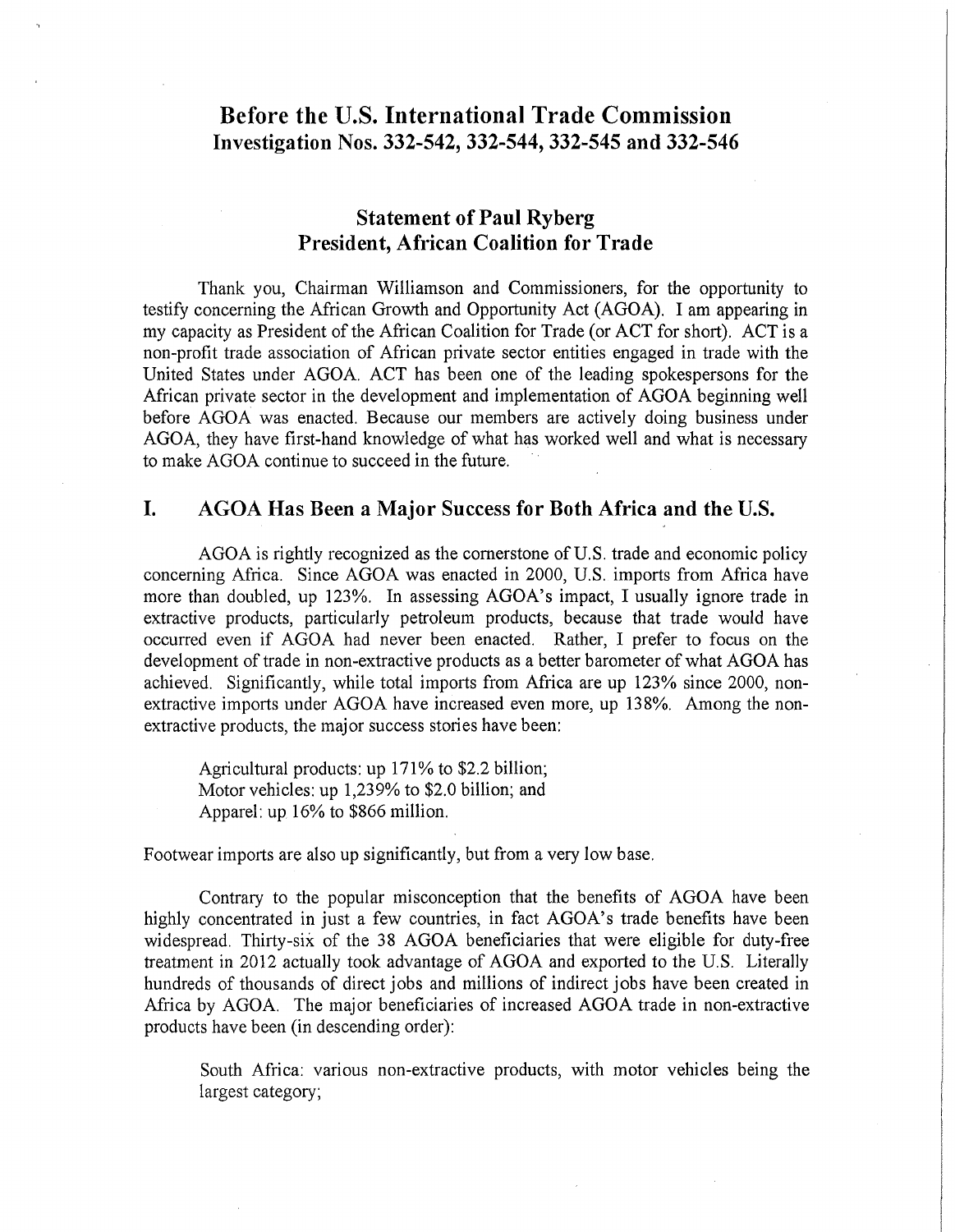Cote d'lvoire: mainly agricultural products; Kenya: apparel and agricultural products; Lesotho: apparel; Ghana: various products, including agricultural products and apparel; Cameroon: mainly forestry products; Mauritius: various products, but mainly apparel; and Ethiopia: mainly footwear and apparel.

Much has been made recently of the fact that AGOA is a unilateral trade preference program, not a reciprocal trade arrangement. This has led some to call for measures to increase U.S. exports to Africa. While increased two-way trade would certainly be welcome, in fact, the benefits of increased trade under AGOA are already a two-way street. During 2000-12, U.S. exports to Africa grew by 284% from \$5.6 billion in 2000 to \$21.5 billon in 2012. In other words, although the U.S. still imports more from Africa (\$49 billion) than it exports to Africa (\$22 billion), U.S. exports to Africa have increased by more than twice as much since AGOA was enacted as have African exports to the U.S. Two-way trade is up 156% from \$27.8 billion in 2000 to \$71.1 billion in 2012. In short, the U.S. is already benefiting from the two-way trade being spurred by AGOA, and literally tens of thousands of U.S. jobs are dependent upon AGOA trade.

Against this backdrop, it is clear that AGOA has worked and is a success story. It is equally clear, however, that even more remains to be accomplished. So the question we must address is whether it is possible to improve AGOA, and if so, what improvements would be practical.

### **II. ACT's Recommendations for AGOA Renewal.**

## a. **AGOA Should Be Extended for a Sustainably Long Period.**

Since its enactment in 2000, AGOA has been renewed several times, but for only short periods, typically five years or less. But major capital investments usually require 10-15 years to be fully amortized. AGOA's short time horizon has made it difficult, therefore, to attract major investments and has restricted the scope of economic development under AGOA to those sectors that do not require significant capital investment. We recommend that AGOA should be renewed for not less than 15 years to provide the stability and certainty that investors require and, thereby, to broaden the scope of economic development fueled by AGOA.

Some have suggested that a long-term renewal of AGOA could be counterproductive, as it might make it more difficult for the U.S. to negotiate reciprocal free trade agreements (FTAs) with AGOA countries. But in fact experience is to the contrary. The Caribbean Basin Initiative (CBI) program is permanent, yet the U.S. has been able to negotiate reciprocal FTAs with every CBI beneficiary it so desired, specifically, DR-CAFTA and the Panama FTA. No CBI country has ever declined the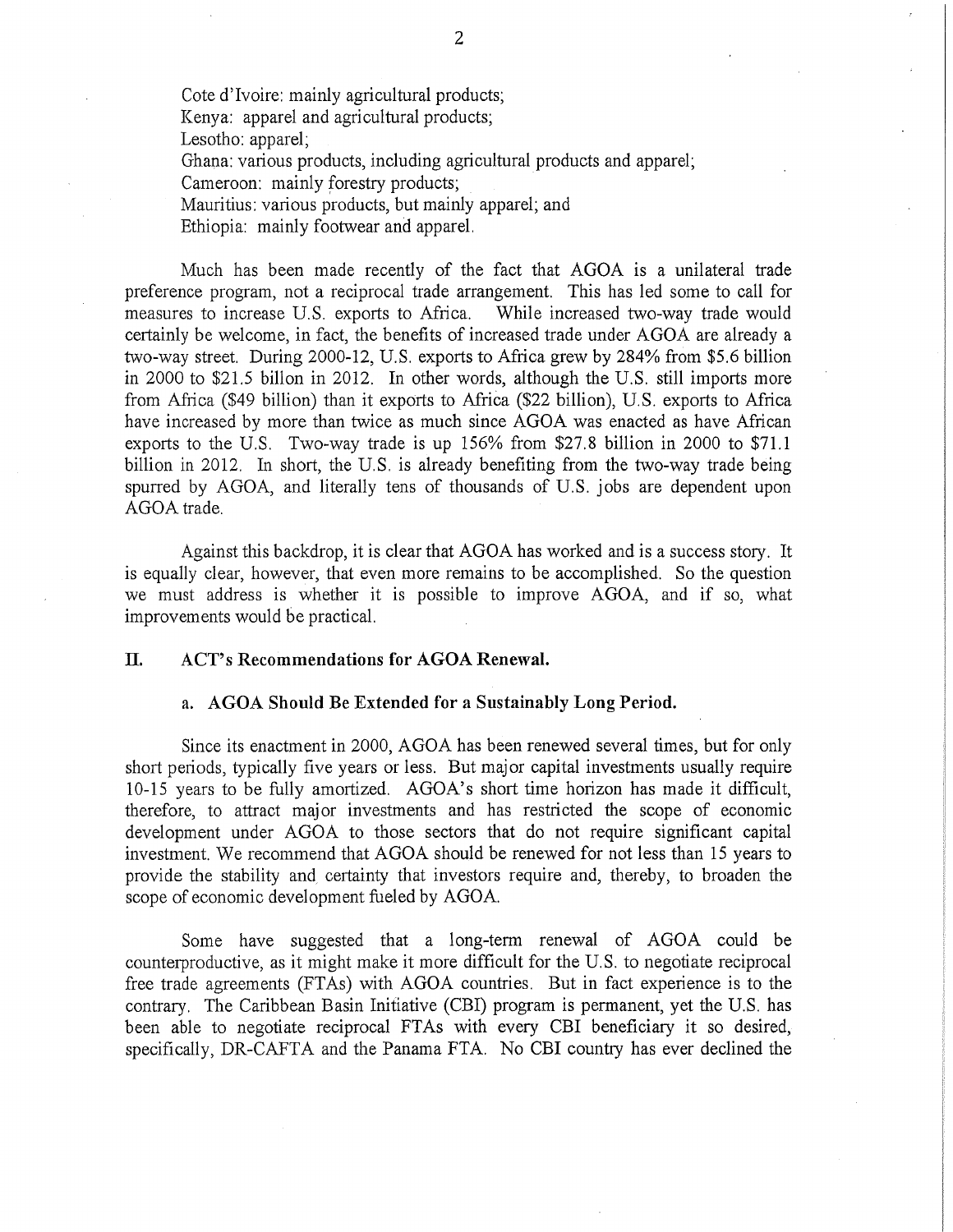opportunity to negotiate an FTA with the U.S. even though they enjoy permanent nonreciprocal privileges under the CBI program.

A group of U.S. agricultural trade associations calling itself the "AGOA Agriculture Coalition" on November 18, 2013, distributed a letter to Congress, expressing opposition to long-term renewal of AGOA, arguing that certain AGOA countries allegedly maintain unfair and WTO-incompatible barriers to U.S. agricultural exports. The AGOA Ag Coalition suggests that a short-term renewal of AGOA would increase the pressure on AGOA countries to eliminate such unfair trade barriers.

Let's step back a moment to put this into perspective. In 2012, the U.S. imported \$2.2 billion worth of agricultural products from the AGOA countries, but it exported \$2.5 billion in agricultural products to the AGOA countries. Between 2000 and 2012, U.S. agricultural imports from the AGOA countries increased by 171%, but U.S. agricultural exports to the AGOA countries grew by 252%. In other words, the U.S. has a positive trade balance in agricultural products with the AGOA countries, and U.S. agricultural exports are growing faster than its imports from the AGOA countries.

But having said that, a positive and growing trade surplus in agricultural products certainly does not excuse unfair trade barriers to U.S. products. But the good news is that an appropriate remedy is already available to address such concerns. Specifically, the AGOA conditions of eligibility have always provided that AGOA beneficiaries must not discriminate against U.S. exports and investments. *{See* AGOA Section 104(a)(1)(c).) Accordingly, anyone who believes that an AGOA country is maintaining inappropriate trade barriers is entitled to challenge the AGOA eligibility of the offending country. But opposing the long-term renewal of AGOA punishes the innocent along with the allegedly guilty and only discourages investment in Africa.

## **b. The Importance of Timely Action To Renew AGOA.**

Experience has taught that delay in renewing AGOA causes uncertainty and results in job losses in both Africa and the U.S. Specifically, although Congress renewed the AGOA third-country fabric provision in August 2012, just before its scheduled expiration in September 2012, the delay until the eleventh hour caused uncertainty and forced U.S. importers to shift orders out of Africa, costing tens of thousands of jobs in Africa. It took a full year for the apparel trade to recover from the uncertainty caused by the delay in renewing the third-country fabric provision. U.S. apparel importers are already warning that they will be forced to shift orders out of Africa if AGOA has not been renewed by the end of 2014. Accordingly, it is imperative that Congress must renew AGOA well before the end of 2014.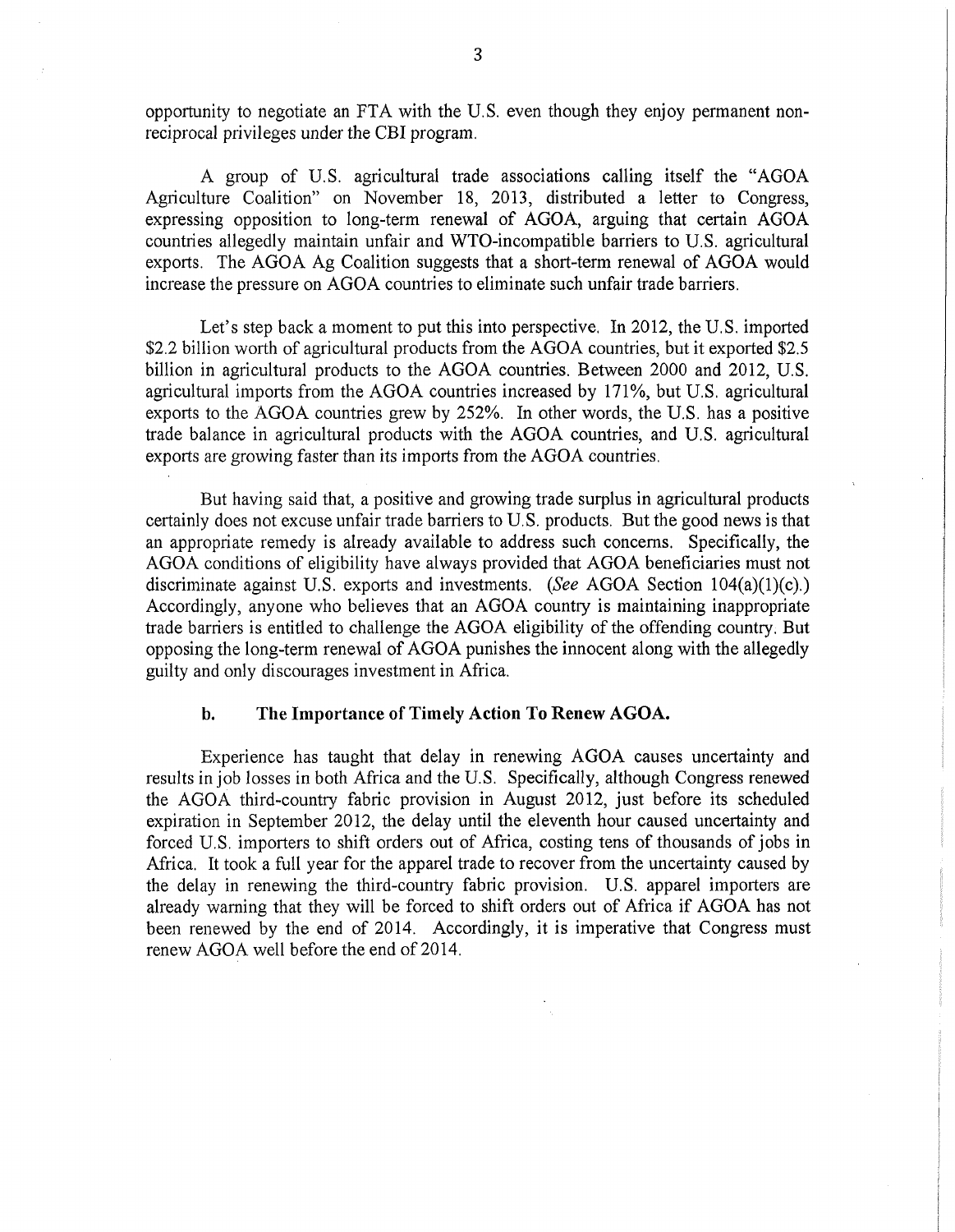## **c. ACT's Recommendations for Rules of Origin.**

## **1. Third-Country Fabric Rule of Origin.**

Investigation No. 332-545 concerns possible changes to the AGOA rules of origin. The most important AGOA rule of origin is the so-called third-country fabric rule, which allows less developed AGOA beneficiaries to use yarns and fabrics from any origin. The third-country fabric rule accounts for more than 90% of AGOA apparel trade. It is absolutely essential to the survival of the AGOA apparel industry that the third-country fabric provision should be extended for the full term by which AGOA is extended, *i.e.,* not less than 15 years.

A recent study by the Peterson Institute suggested that the third-country fabric provision has somehow discouraged the use of local African fabric and, thereby, has stunted the development of the upstream textile sector in Africa. This is an interesting academic hypothesis, but it is bears no relationship to the real world. First, textile manufacturing requires major capital investments, typically more than \$100 million per plant. But as I just mentioned, AGOA's short time horizons up to this point have discouraged investments of this magnitude. This history of short-term authorizations of AGOA is much more responsible for the relative lack of upstream investment than is the third-country fabric rule.

Second, the Peterson study fails to take into account the fact that the U.S. apparel importer specifies the yarns and fabrics to be used and the source from which they must be obtained. Because they are placing orders with apparel producers around the globe, they insist that all their orders must be manufactured using the same yarns and fabrics obtained from the same suppliers. If you cannot use the specified fabric, you will not get the order. The third-country fabric rule provides the flexibility necessary for African apparel producers to compete. Without the third-country fabric rule, African apparel manufacturing would be decimated. And without a healthy downstream apparel industry, there would be no investment in upstream apparel production. In short, the Peterson study's conclusions about the third-country fabric rule are 180 degrees wrong.

## **2. Canned Tuna Rule of Origin.**

One area where a change to the AGOA rules of origin would be useful concerns canned tuna. Africa has a small but successful canned tuna industry that currently exports mostly to Europe. The canned tuna industry is located in Ghana, Kenya, Mauritius, Senegal, and the Seychelles. It is almost impossible, however, for tuna canned in Africa to meet the AGOA 35% value-added rule of origin. This is because the value of the tuna itself typically greatly exceeds 50% of the final value of the canned tuna. The processing and canning in Africa simply cannot meet the 35% value-added requirement. But the origin of the tuna is determined by the flag of the vessel that caught the fish, rather than the nation where the fish is processed and canned. Unfortunately, there are very few commercial tuna fishing boats registered in Africa.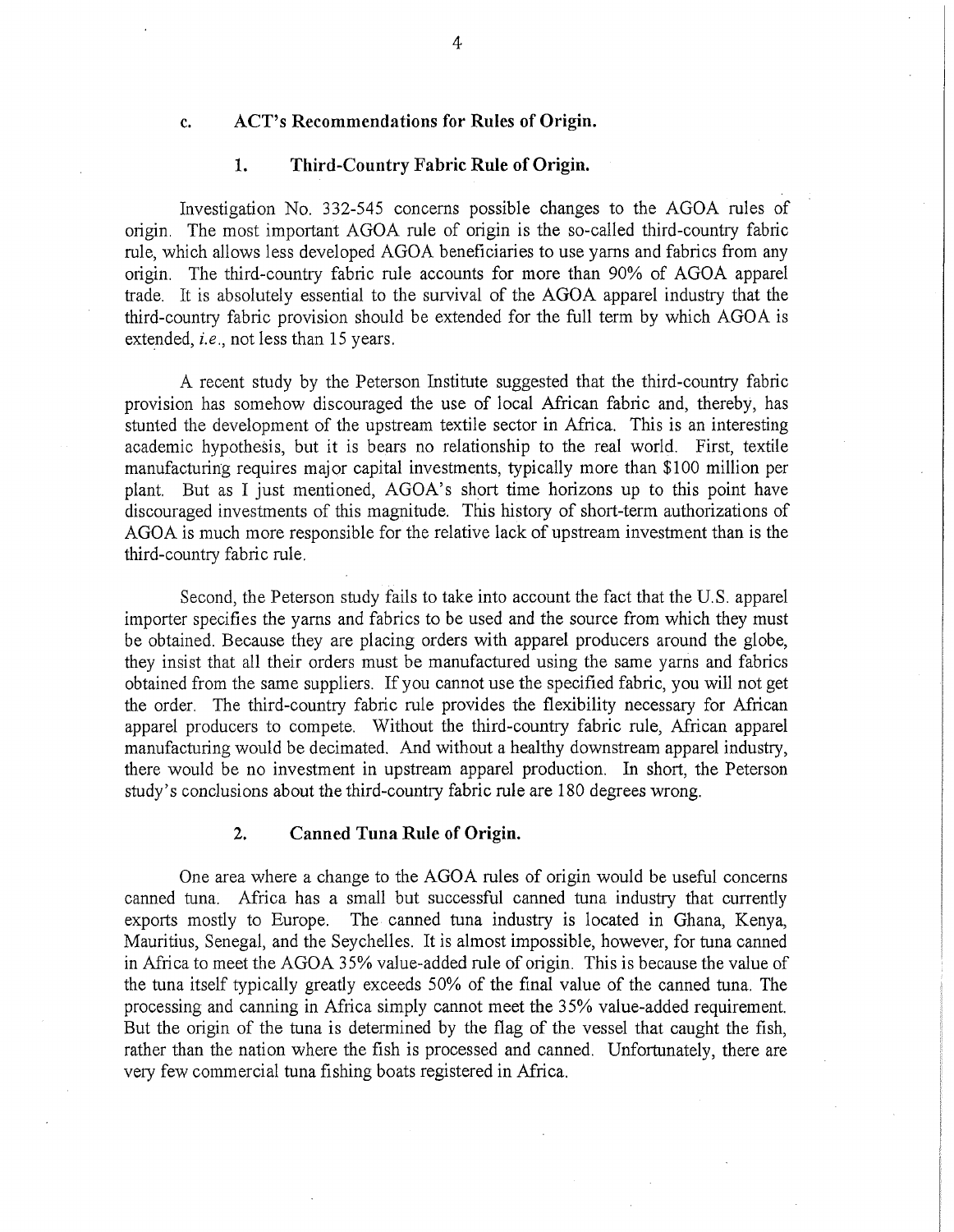Changing the AGOA mle of origin to allow the use of tuna that is caught by non-African fishing boats, but is canned in Africa would create trade opportunities and jobs in Africa. This could be accomplished either by creating a special rule of origin for canned tuna under AGOA, such as a simple "tariff shift" standard, or by a special derogation allowing duty-free treatment for a limited volume of "non-originating" tuna. (The AGOA third-country fabric rule for apparel is an existing precedent for such a derogation.)

### **3. Regional Integration and "Graduation."**

Some have suggested that more advanced AGOA beneficiaries should be "graduated" from AGOA eligibility. But such proposals could seriously undermine efforts to achieve greater regional integration.

The countries under consideration for "graduation" are relatively more economically developed and, therefore, tend to be the hubs upon which the less developed neighboring countries are especially dependent. Removing these "hub" countries from AGOA would disrupt both regional integration and economic development of neighboring countries in the region.

Accordingly, we recommend that any proposal to "graduate" countries from AGOA should include rules of origin that provide that remaining AGOA beneficiaries will continue to be able to "cumulate" with the graduated countries in satisfying AGOA rules of origin.

In addition, it is important that any such "graduation" should lead to an FTA with rules of origin comparable to those of AGOA, including the third-country fabric rule.

## **d. Adding Excluded Agricultural Products.**

It has also been suggested by some that AGOA could be improved by adding excluded agricultural products. This proposal requires careful consideration because it could be counterproductive.

Only a handful of agricultural products are excluded from duty-free eligibility under AGOA. Most of these products are excluded because they are considered to be sensitive products and, therefore, are subject to U.S. tariff rate quotas (TRQs). It could complicate the legislative process of renewing AGOA to seek to add these sensitive products to duty-free eligibility. Before undertaking that risk, there should be careful analysis of whether Africa would actually benefit from adding each excluded product to AGOA.

Sugar is a good example. Traditionally, the U.S. market has been attractive for exports because of the remunerative price maintained by the U.S. sugar program. But since Mexico obtained unlimited access to the U.S. under NAFTA, the U.S. market has